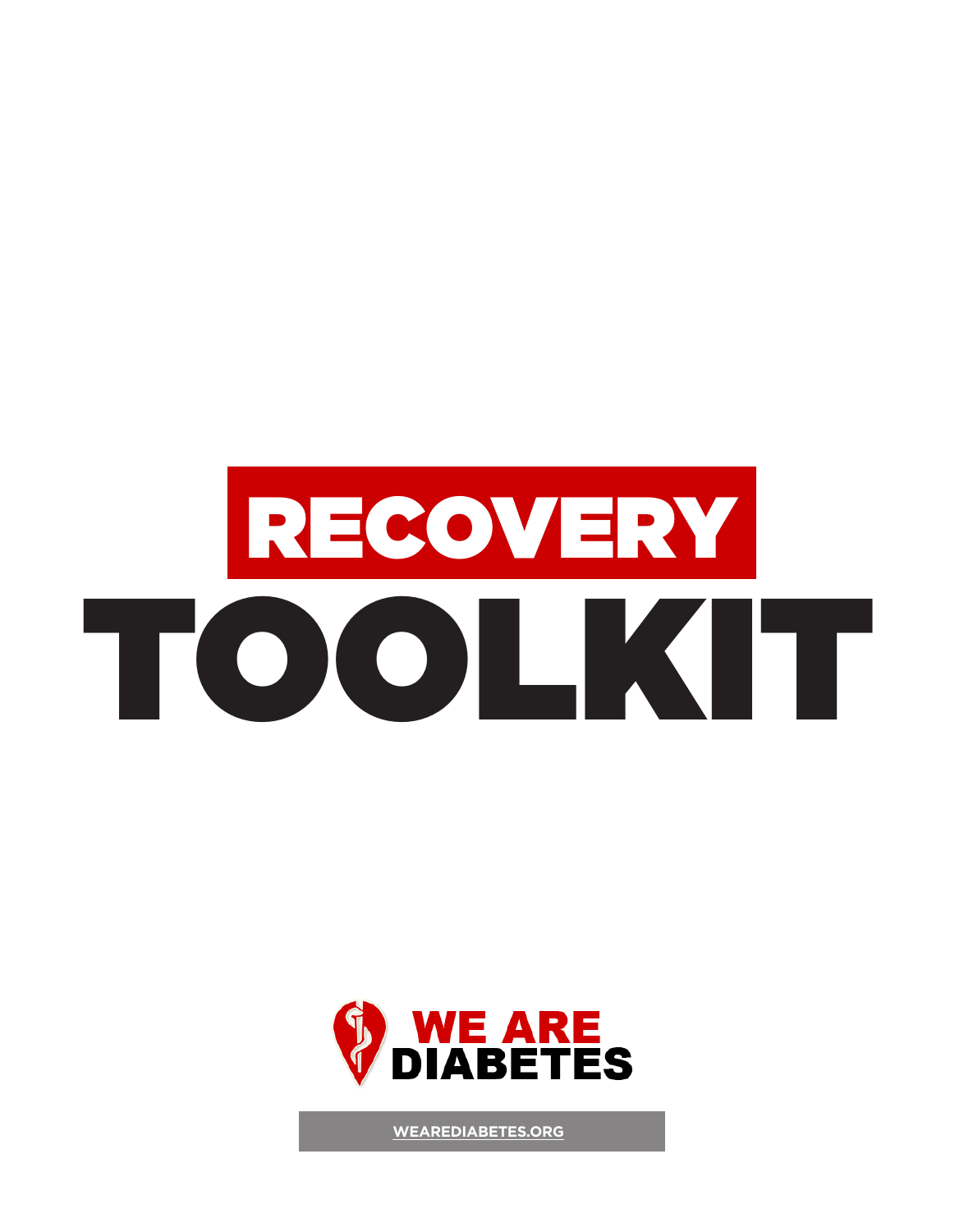The material in this Toolkit is for informational purposes only and is not intended to constitute or be a substitute for medical advice from a qualified medical or mental health professional. The individuals associated with **We Are Diabetes** are not medical or mental health professionals. Always consult your physician or other qualified healthcare or mental health provider for advice, diagnosis, and treatment of any health-related matter relating to diabetes and/or eating disorders.

The **We Are Diabetes** Recovery Toolkit is made possible with funding from Diabetes Hands Foundation through a Big Blue Test Grant.

© 2017, We Are Diabetes. All rights reserved. No reproduction permitted without written permission.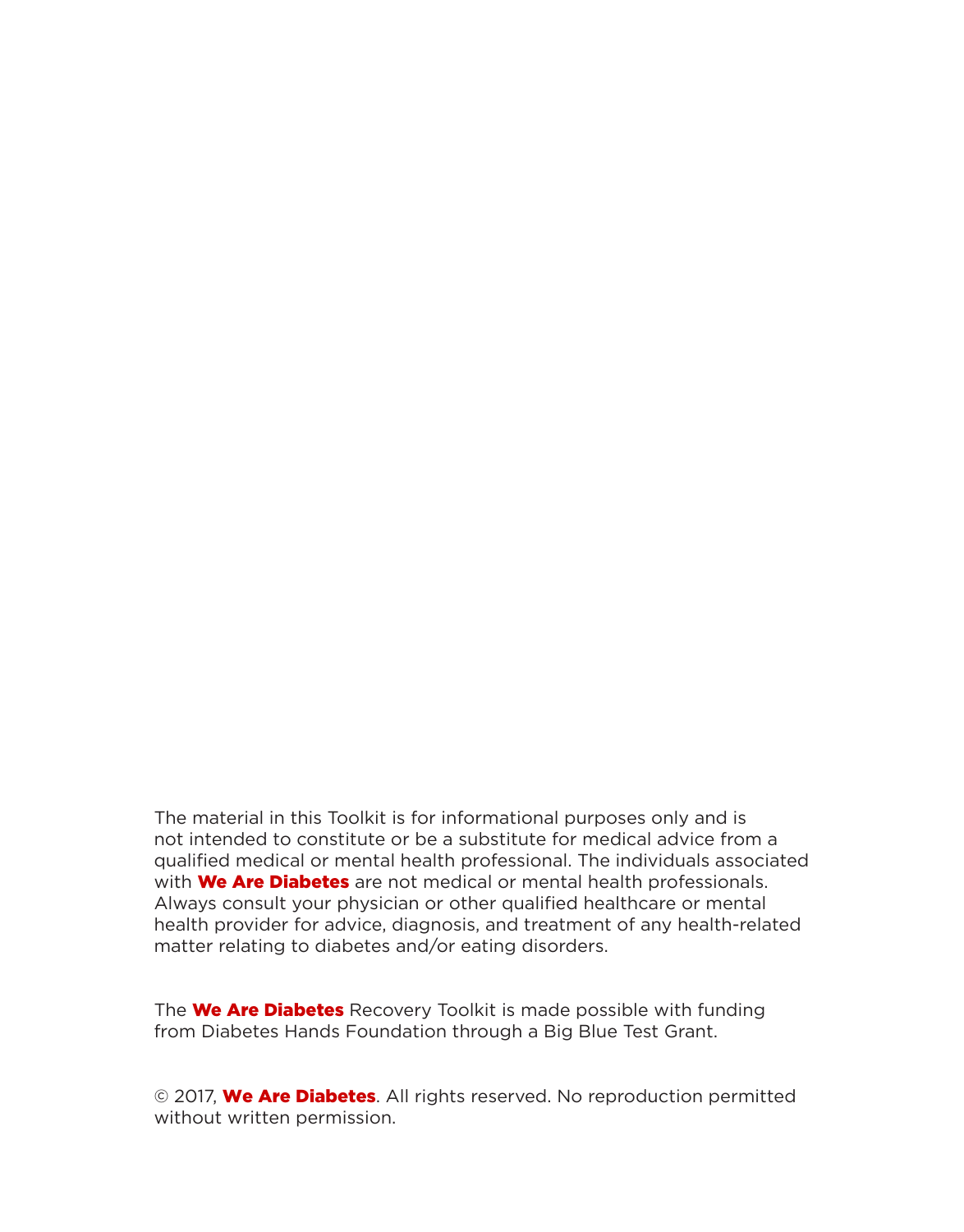# **TAKING YOUR INSULIN AND THE**



1

When your blood glucose runs high, you become dehydrated as your body works to clear itself of that excess glucose (i.e. you pee all the time). You think you've lost weight, but you've only lost water.

This fluid related "weight loss" isn't real and it doesn't last. You may have noticed that as soon as you start taking your insulin again the weight returns rapidly, but this is not what is happening. Fat cannot be lost or gained that quickly. The weight you're gaining and losing and gaining and losing is mostly water and electrolytes. Tricking the body through extreme dehydration and ketones

cannot be maintained for very long without severe, sometimes deadly consequences.

When you start taking insulin again your body will start over-retaining fluid initially to make up for

738)

*CONTINUED ON PAGE 2*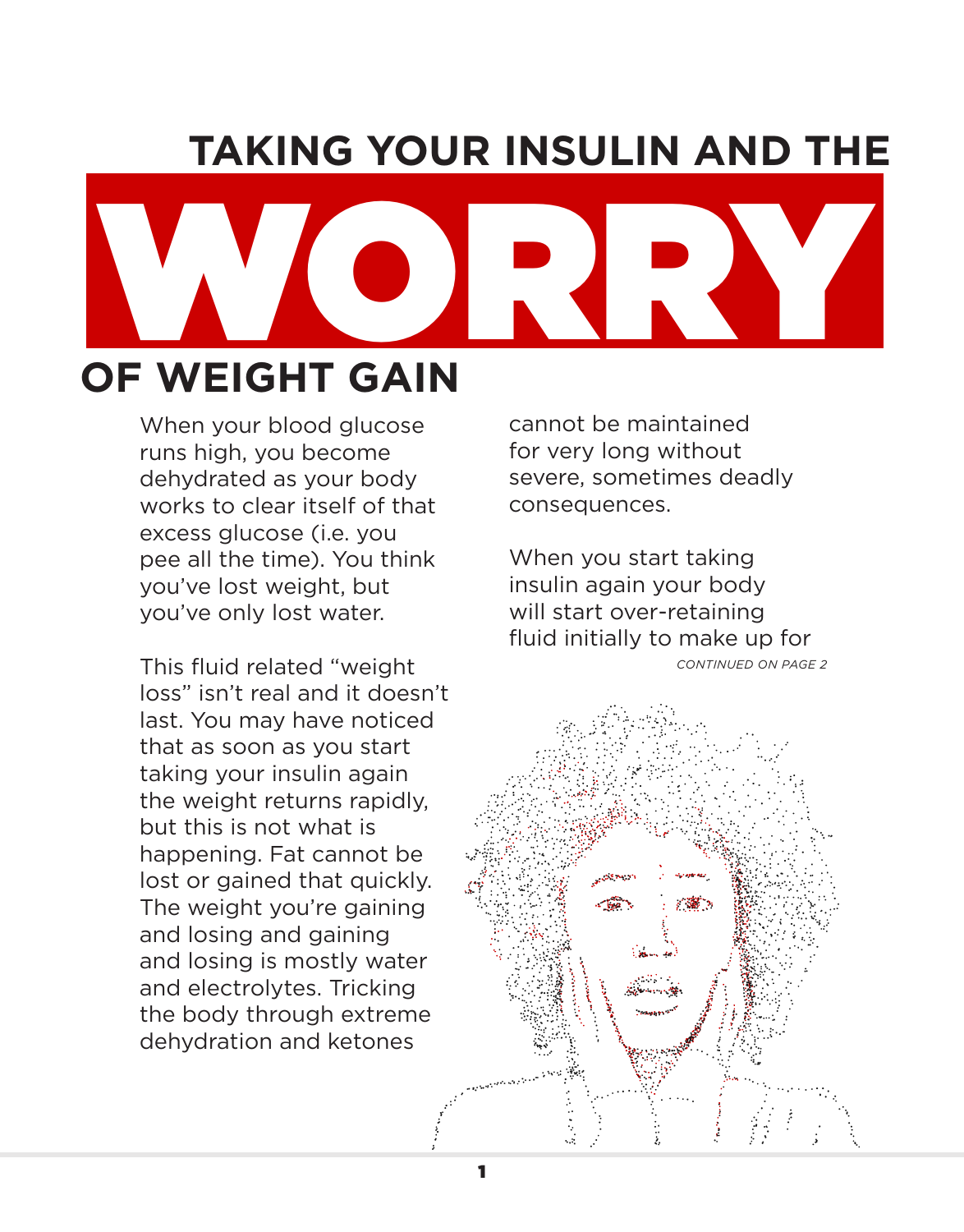dehydration, which makes you think you're rapidly gaining weight.

You may associate this weight gain with taking your insulin, but that's not what is really happening. During the initial phase of insulin reintroduction, taking your insulin is enabling your body to properly absorb nutrients and maintain a healthy fluid balance. This allows your body to heal and rebuild itself.

Ironically, the longer you engage in insulin omission, the more you're compromising your body's natural ability to regulate your weight. Prolonged high blood sugars can actually damage your thyroid and metabolism, thus making it even HARDER to maintain a healthy weight.

# YOU CAN

ACHIEVE

**A HEALTHY WEIGHT AND HAVE A BETTER RELATIONSHIP WITH FOOD.**

**It will require more effort and patience than you may be used to, but the end results are REAL and can be maintained over the long term WITHOUT resorting to damaging your body.**

"The first challenge many patients face is the significant amount of water retention associated with appropriate insulin levels and improved blood sugar. This is sometimes referred to as "insulin edema." It is more likely to be a problem if patients have been regularly restricting insulin and are dehydrated at the start of treatment. Patients should be educated about edema and warned that they may feel fat, bloated, and uncomfortable with this fluid-related weight gain. For example, clothes, shoes, and rings may not fit. The fluid most often settles in the lower limbs and feet, but it can also be seen in the abdomen, arms, and even the face. Experiencing edema just at the start of treatment can be especially frightening and can trigger relapse. Patients benefit from frequent reassurance from all team members that this fluid retention is not reflective of weight gain due to increased fat and is temporary. Unfortunately, how long it takes to pass varies between individuals and cannot be predicted. They should be encouraged to drink plenty of liquid and avoid caffeine if possible."

## Dr. Ann Goebel-Fabbri

Prevention and Recovery from Eating Disorders in Type 1 Diabetes: Injecting Hope (2017), Routledge Press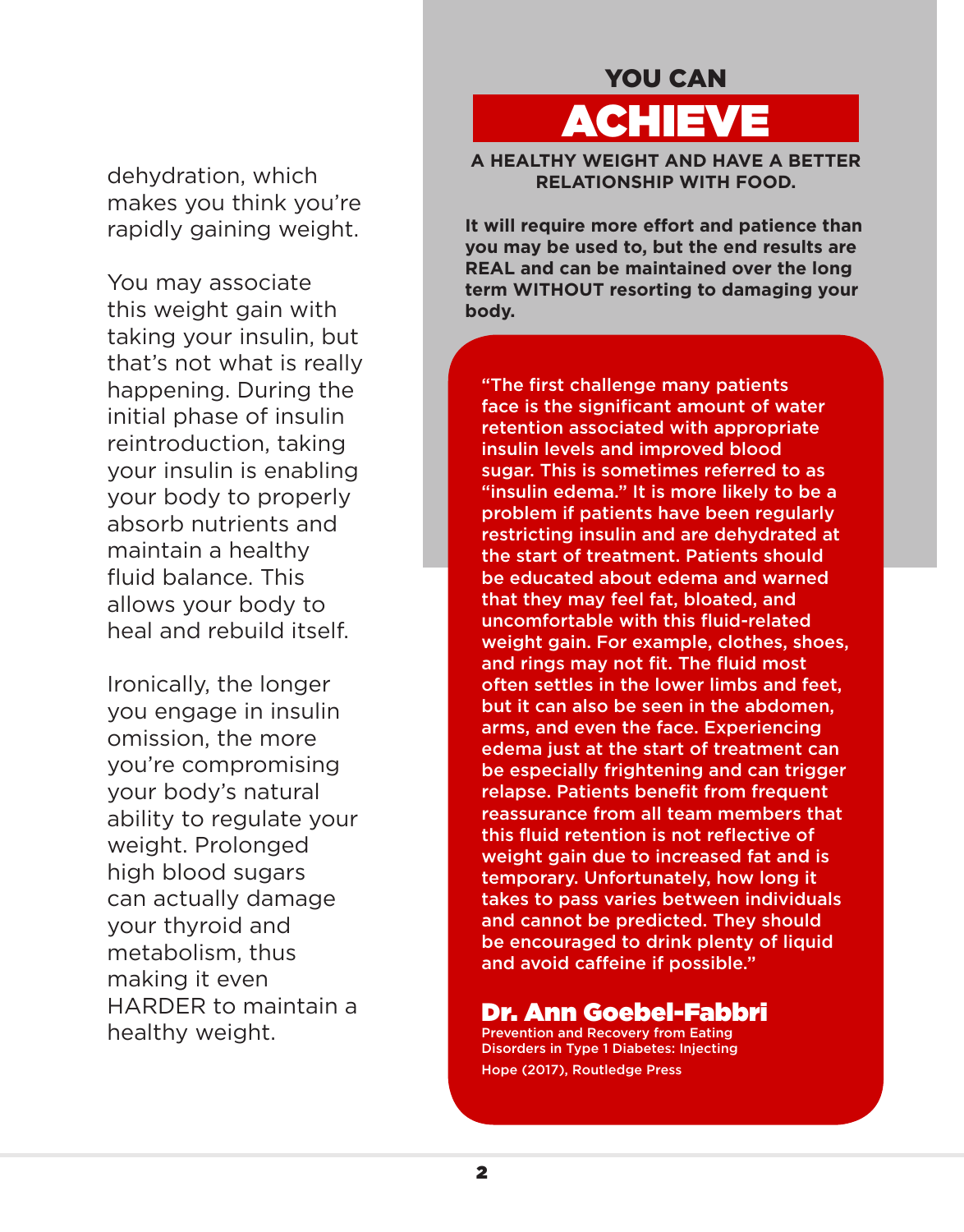# IT'S VERY IMPORTANT TO UNDERSTAND

This initial phase of recovery is hard, and there is no way to avoid it. You need to accept that you're going to be uncomfortable for a while. You're going to be challenged physically and emotionally, and may be tempted to give up and resort to skipping your insulin again. If you can breathe through these frantic moments when your eating disorder tries to regain control and choose NOT to react negatively to these urges, you will find that it becomes easier over time. We Are Diabetes offers two useful resources for these challenging times in recovery. Our [Relapse Prevention Strategies](http://www.wearediabetes.org/relapse_prevention.php) and [Recovery Projects](http://www.wearediabetes.org/files/recovery_projects.pdf) can both be helpful when you feel like giving up!



"WHAT IF I'VE DEALT WITH THE INITIAL BLOAT THAT COMES WITH INSULIN REINTRODUCTION AND I'M STILL GAINING WEIGHT?"

After the initial fluid retention, some of the causes of weight gain for individuals who are in their first year or two of recovery include a continued struggle with binge eating and insulin resistance. These issues can be addressed and resolved with patience, self-exploration and determination.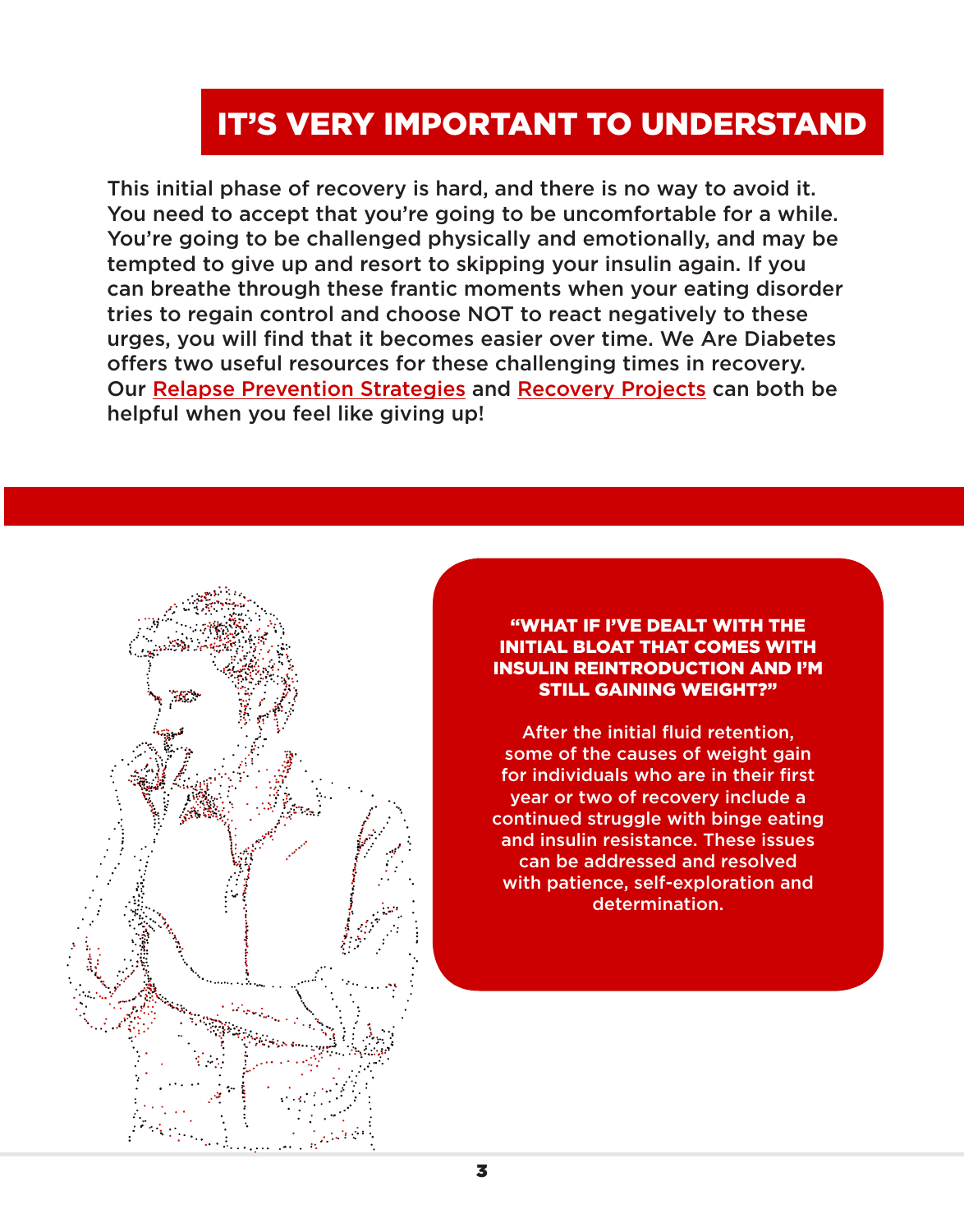# BINGEING

If you've committed to taking your insulin no matter what, but you're struggling with emotional eating or binge eating symptoms, you will gain weight. If you've been struggling with this for a long time your body is probably used to consuming a high volume of food, especially in the evening/late night hours. That eating routine is going to take some time to change.

It's important to seek the support of a therapist with experience in eating disorders to work on managing these symptoms. Ending binge eating is not about willpower. It's about identifying the root causes of why you're bingeing and/or restricting food, and developing skills and behaviors to manage things differently.

# SOME TIPS THAT CAN HELP TO COMBAT THE URGE TO BINGE

- Drink more water! How about a cup of delicious herbal tea?
- Try to eat a balance of carbohydrate, fat and protein. Fat and protein help you feel satisfied and full for a longer period of time.
- Keep healthy snacks available in between meals. These don't just have to be carrot sticks. They can be any type of snack that is easy to incorporate into your meal plan that you actually enjoy, and that you don't feel tempted to binge on.
- Remove foods that trigger you to binge. Don't buy these foods right now, there's no reason to tempt yourself. If you live with other people who eat snacks or foods that you know you'll want to binge on, then have a gentle conversation with them to see if they would be willing to keep their snacks in their own personal space (their bedroom, for example). This way they're not an option for you to reach for when you feel the urge to binge.
- Quit dieting! Starving yourself and limiting foods that you enjoy leads to bingeing. When you're hungry, food cravings are triggered, and often so is the compulsion to overeat. It's important to keep foods you enjoy in your meal plan so you don't feel deprived and triggered to binge.
- Take a nap! If you're reaching for food because you're tired, allow yourself to slow down and rest.
- Remember that you don't need to use food as a "reward", especially if you're going to regret it later and be angry at yourself.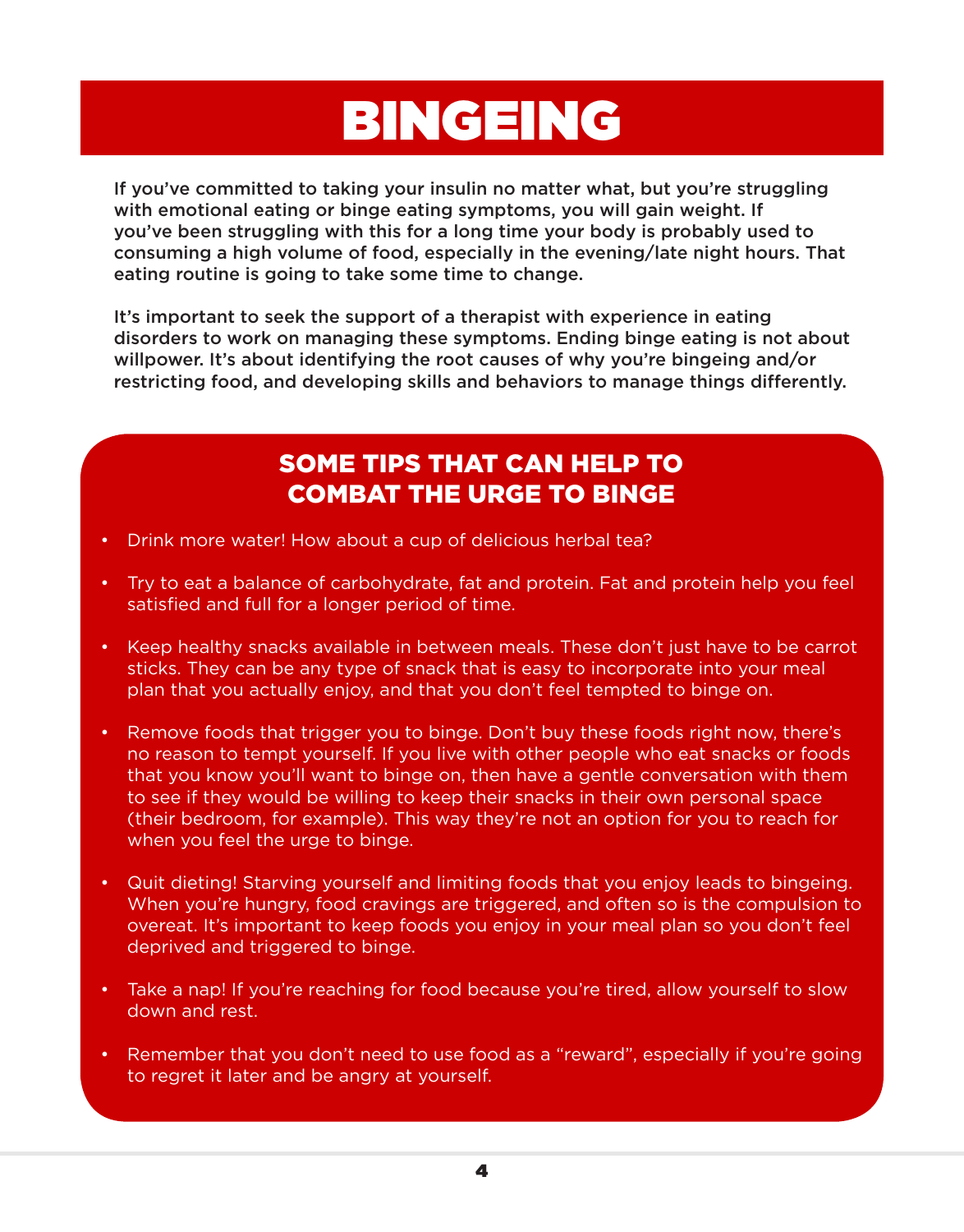## INSULIN RESISTANCE

Insulin resistance refers to a state where your body is no longer using insulin as effectively as usual. Insulin resistance tends to be associated with weight gain. After exposure to elevated blood sugar levels for long periods, some people find themselves experiencing temporary insulin resistance. With time and improved blood sugar levels, this issue can slowly diminish. However, for those that continue to experience prolonged insulin resistance, there are treatment options! A number of insulin sensitizing drugs are currently available. They are mostly intended for people with type 2 diabetes, but some endocrinologists prescribe them off label for their type one diabetes (T1D) patients. If you want to discuss these options, ask your CDE or endocrinologist at your next appointment. Gary Scheiner discusses medical treatments for insulin resistance, as well as some of the myths associated with insulin and weight management in our [interview with him](http://www.wearediabetes.org/recoverytoolkit/#gary).

## GET YOUR THYROID TESTED

Thyroid hormones affect your metabolism rate. They also affect how fast or slow your brain, heart, muscles, liver, and other parts of your body work. People with T1D are more likely to have thyroid problems, even though T1D doesn't directly cause thyroid disease. According to the American Diabetes Association's 2016 Standards of Medical Care in Diabetes, autoimmune thyroid disease occurs in 17 to 30 percent of people with T1D. Be sure to have a full thyroid panel ordered annually by your endocrinologist to ensure your TSH, Free T3 and Free T4 levels are in a healthy range. If not, there are medications you can take to rebalance those hormones.

## WHAT DO PEOPLE MEAN BY A "HEALTHY BODY WEIGHT?"

Our culture emphasizes an overly thin body size as what makes a person attractive. This culture can also include our town, our school, our friendship circle, and our homes. When so much focus is placed on weight, eating, and appearance, it can be very difficult to figure out how to define healthy weight for your own body. One way to determine this is to find the weight and size you can maintain over time without dieting, bingeing, or skipping insulin. You may find it somewhat easier to maintain this if you try to work at changing your immediate culture (home and friendships) so that dieting, weight, and appearance are no longer discussed – "no body talk" – and the pressure to get to an unnaturally thin size is decreased. When you're at a healthy weight, it becomes easier to notice and to value the energy and strength you feel when your blood sugars are in a healthy range. Even your thinking, memory, attention, and mood improve. Finally, learning what helps you to feel this way and what pulls you off track will teach you how to maintain not only your weight, but your overall health.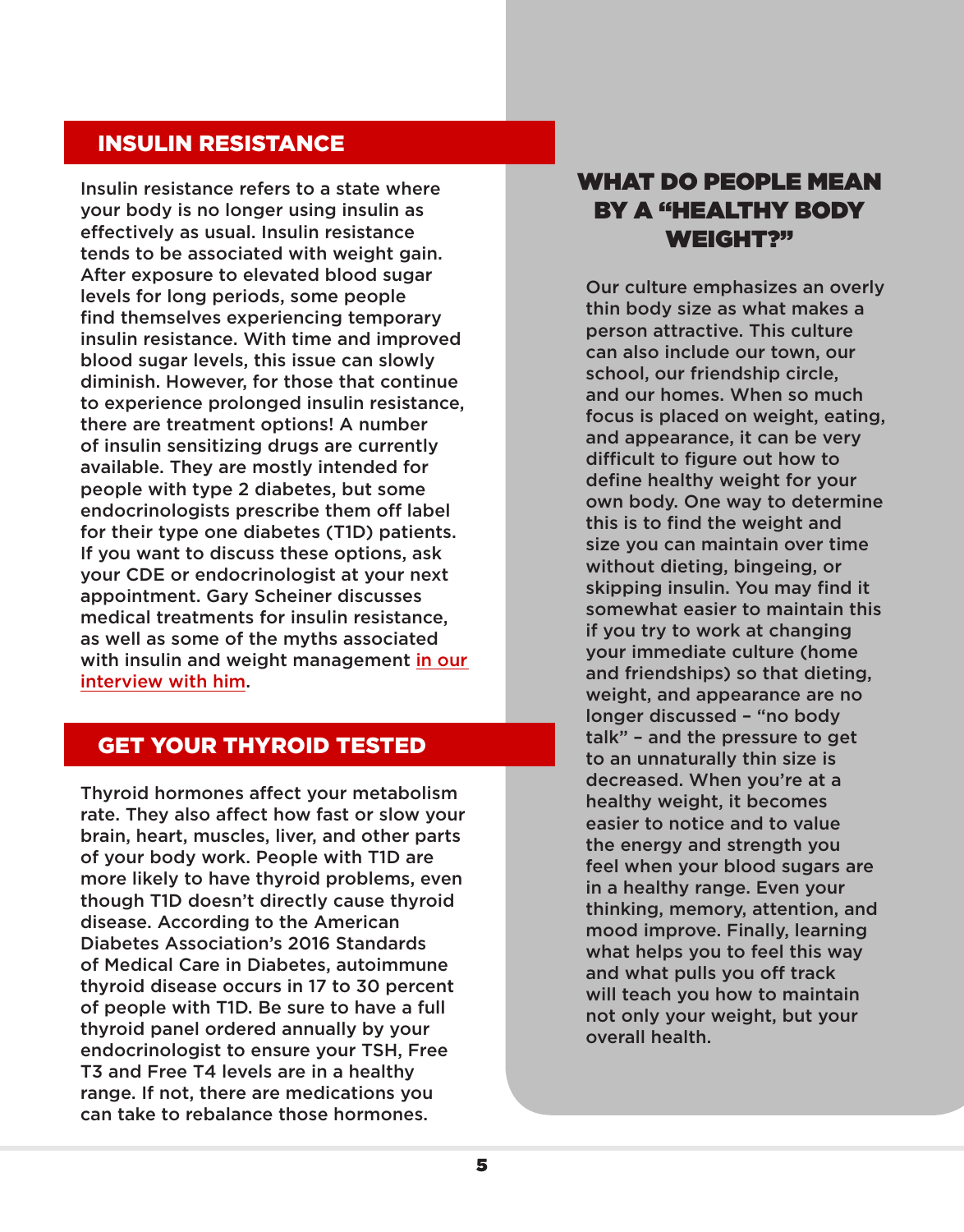**THE MOST IMPORTANT THING TO REMEMBER ABOUT YOUR WEIGHT AND YOUR RECOVERY IS:**

YOUR OPTIMAL WEIGHT IS WHATEVER WEIGHT YOU REACH WHEN YOU'RE LIVING THE HEALTHIEST LIFE THAT YOU CAN ACTUALLY ENJOY.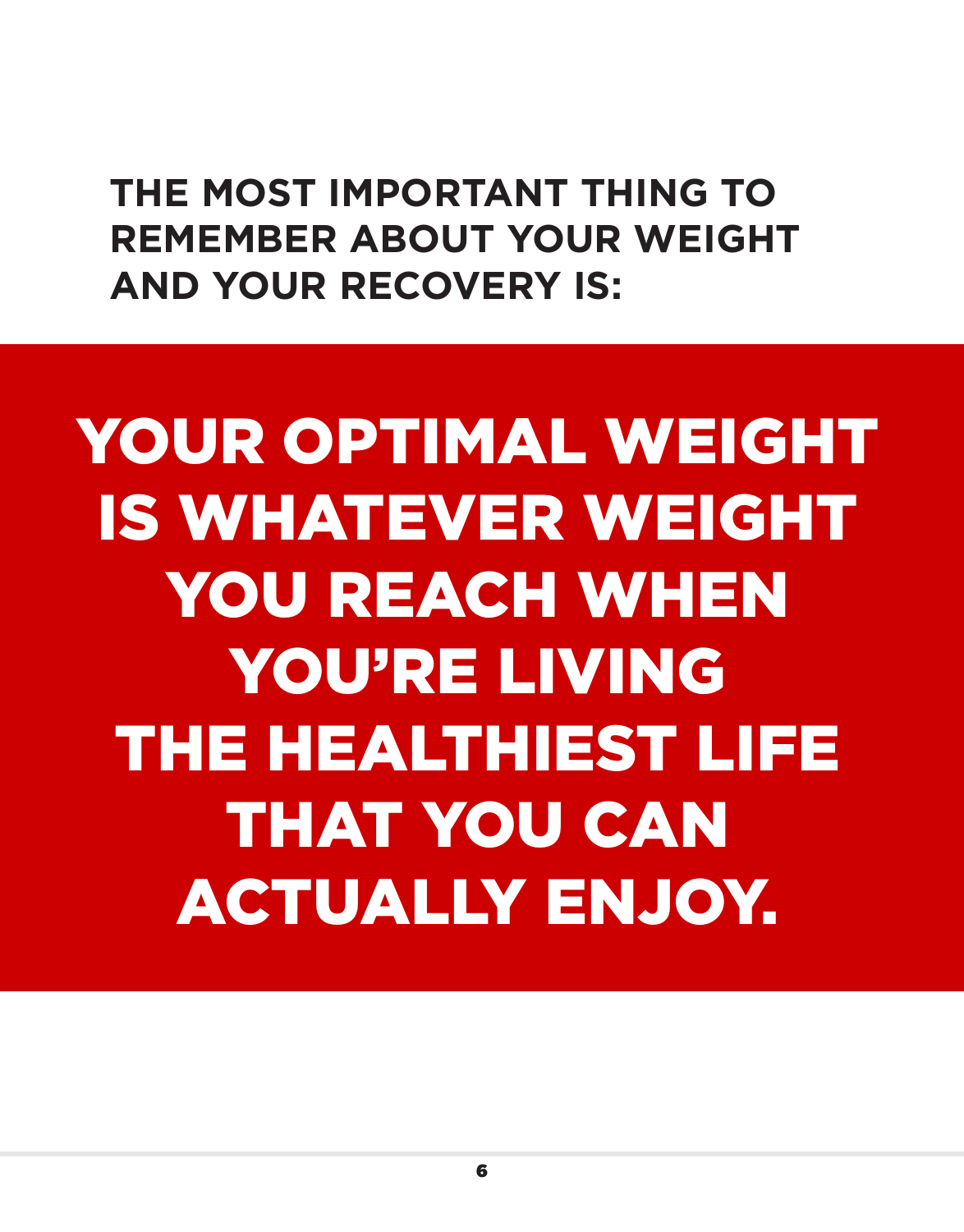# LOW BLOOD SUGARS **TREATING**

If you're experiencing lows more often now that you're consistently taking your insulin, you may find yourself struggling with over-treating those lows, or even bingeing during a low. This is another reason for weight gain with T1D. In the early stages of recovery, you may need ongoing assistance from your diabetes team to adjust insulin doses to match your body's needs as well as possible. This can help you to avoid frequent lows that may trigger overtreatment or binge eating.

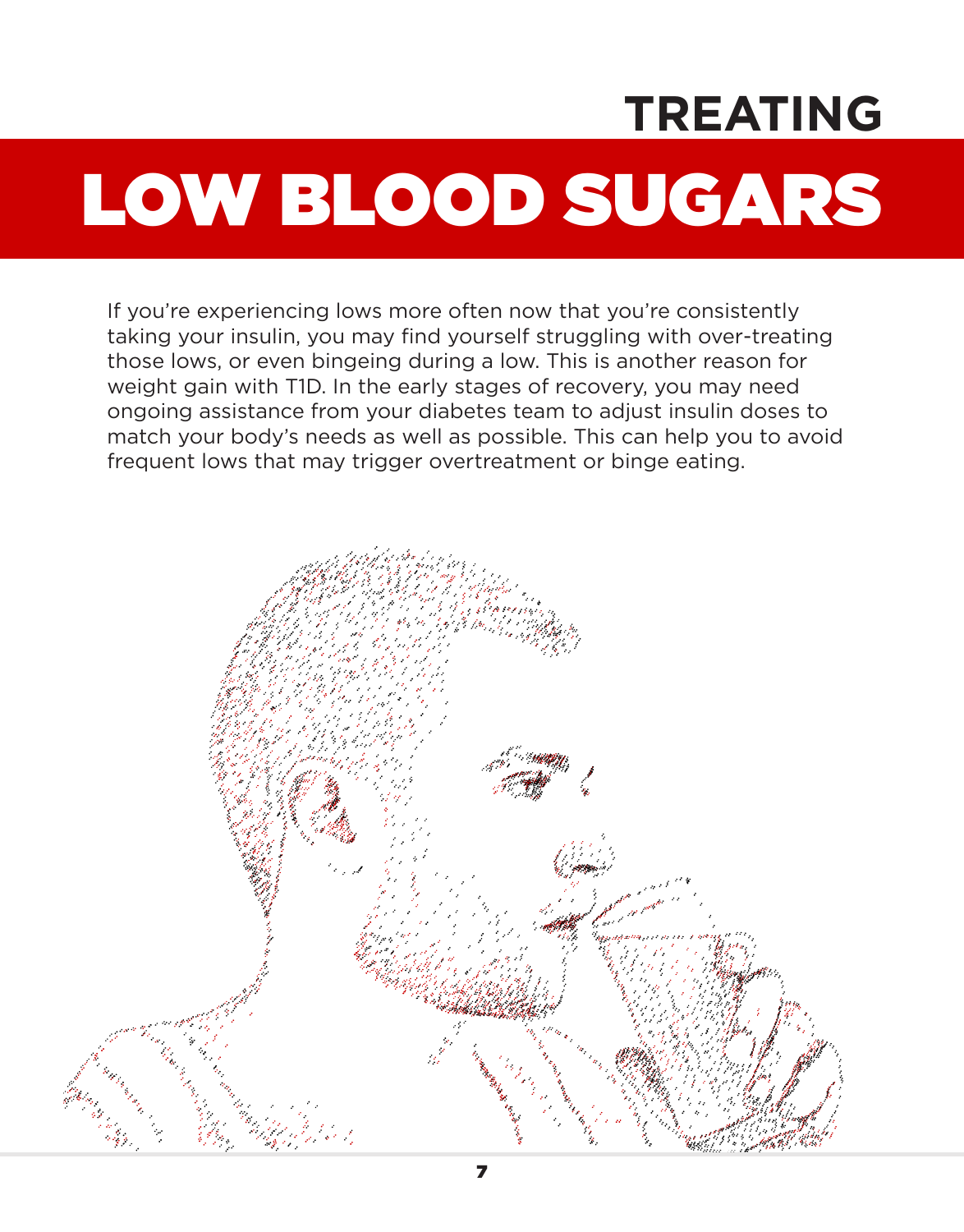# OVER-TREATING LOW BLOOD SUGARS

Overeating and emotional eating certainly aren't habits that exist only in people living with diabetes. Over-treating your low blood sugars, however, is a challenging habit that is unique to a life with diabetes.

Fact: the human brain relies on a second-by-second delivery of glucose (sugar) in order to function properly, to think, to wonder, to know the difference between red and blue. This fact helps explain why, during a low blood sugar, we can feel as though no amount of food will ever possibly be enough.

Binge-eating during a low blood sugar is common. It's easy to do because your brain keeps telling you: "More. More. More." Worst of all, it will absolutely lead to further guilt and shame because overeating during that low blood sugar inevitably leads to weight gain, and an eventual high blood sugar.

The high blood sugar leads to guilt, and a required correction dose of insulin. And the glucose from that high blood sugar will eventually be stored as body fat, which leads to further weight gained from overtreating that low blood sugar.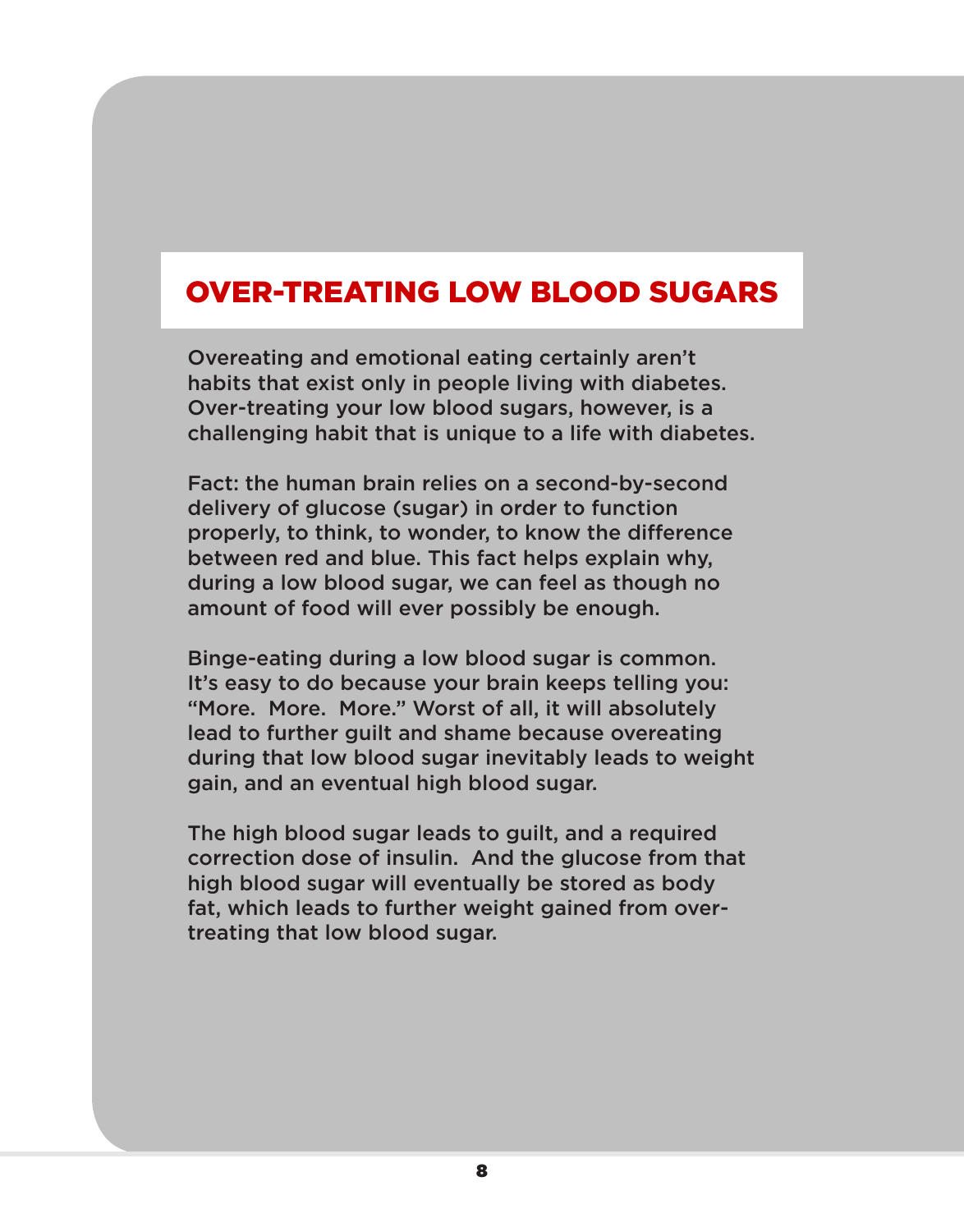# HABITS THAT LEAD TO OVER-TREATING LOW BLOOD SUGARS

- Using low blood sugars as an excuse to eat all of the foods you usually think of as "off-limits" or "bad."
- Being unprepared to treat lows by having specific foods nearby, which leads to impulsively eating any food in sight.
- Telling yourself that it's okay to overeat, because this is normal during a low blood sugar, and everybody does it.

# NEW GUIDELINES TO PREVENT OVER-TREATING YOUR LOWS

- Foods you love (like ice cream, etc.) will be included in your nutrition plan and eaten when your blood sugar is in a safe range so you can enjoy the meal. The foods you love will not be used to treat low blood sugars.
- Whenever possible, you will keep sources of carbohydrates for your low blood sugars nearby. These foods will be things you don't mind eating, but that you don't necessarily love. If you have a low right before a meal, you will use these foods to treat your low so you can enjoy your meal without overeating.
- You will work to create a new habit in your way of thinking during a low: "My brain only needs grams of carbohydrate in this moment. I need to be patient and give my brain time to catch up with my blood sugar. I will not abuse my body with food during this low."

## Ginger Vieira

Emotional Eating and Diabetes 2012, Living In Progress Publishing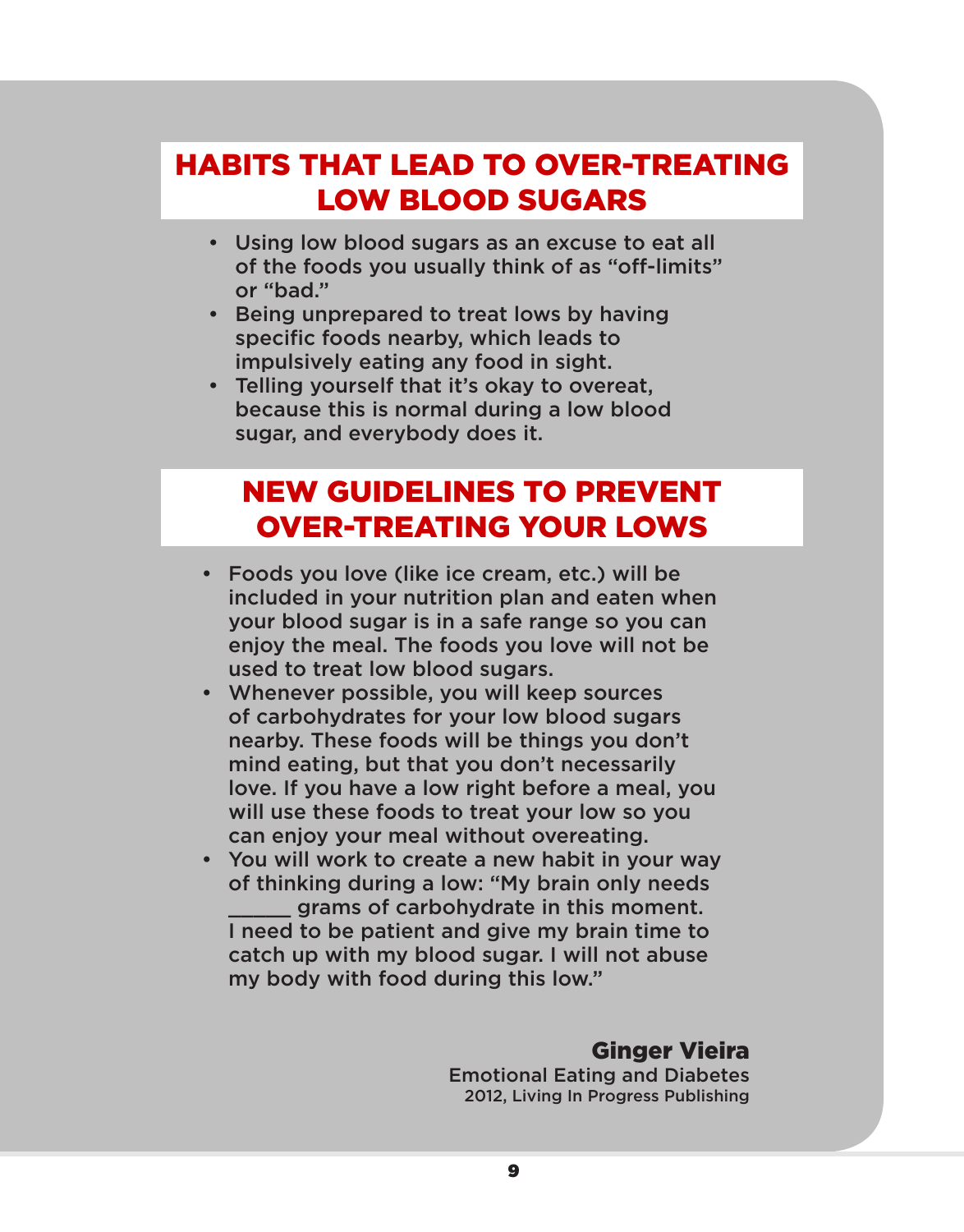# EXERCISE

"Slowly easing into an exercise routine is crucial, especially when transitioning into recovery from an eating disorder. When you first begin exercising, the most important thing to consider is WHY exercising is important to you. In order for exercise to be effective in helping maintain healthy blood sugars and body weight, the reason WHY must be based on the fact that exercise makes you feel empowered and confident.

You are choosing exercise as a form of self-love that you deserve because you respect your body and mind. You are giving yourself the gift of conscious exercise, NOT because you see exercise as a punishment towards a body you are desperate to change or as a way to burn off unwanted calories. This is a mindset shift that MUST happen for exercise to be truly effective in healing and building a healthy lifestyle. Excessive "all or nothing" attitudes towards exercise are just as destructive, both physically and emotionally, as the eating disorder itself."

# Daniele Hargenrader

Diabetes Coach

Once you start taking insulin again and start getting your blood glucose under control, you now have enough insulin circulating in your blood to help the glucose get into the body's cells where it can be used as energy! Your physical energy level will perk up, and the calories you burn during exercise (and just daily living) will help you maintain your weight.

Getting started with a regular exercise routine can feel especially daunting for a person who is new to recovery from eating disorder in T1D. The unexpected lows, as mentioned before, can potentially trigger the desire to binge, and some may have the urge to take on too much exercise too fast resulting in injury and frustration.

Some individuals may even be tempted to let their blood sugars run higher than normal to avoid the potential of lows during exercise. It may seem logical, but we urge you to seriously consider the negative impact this can cause for you long term.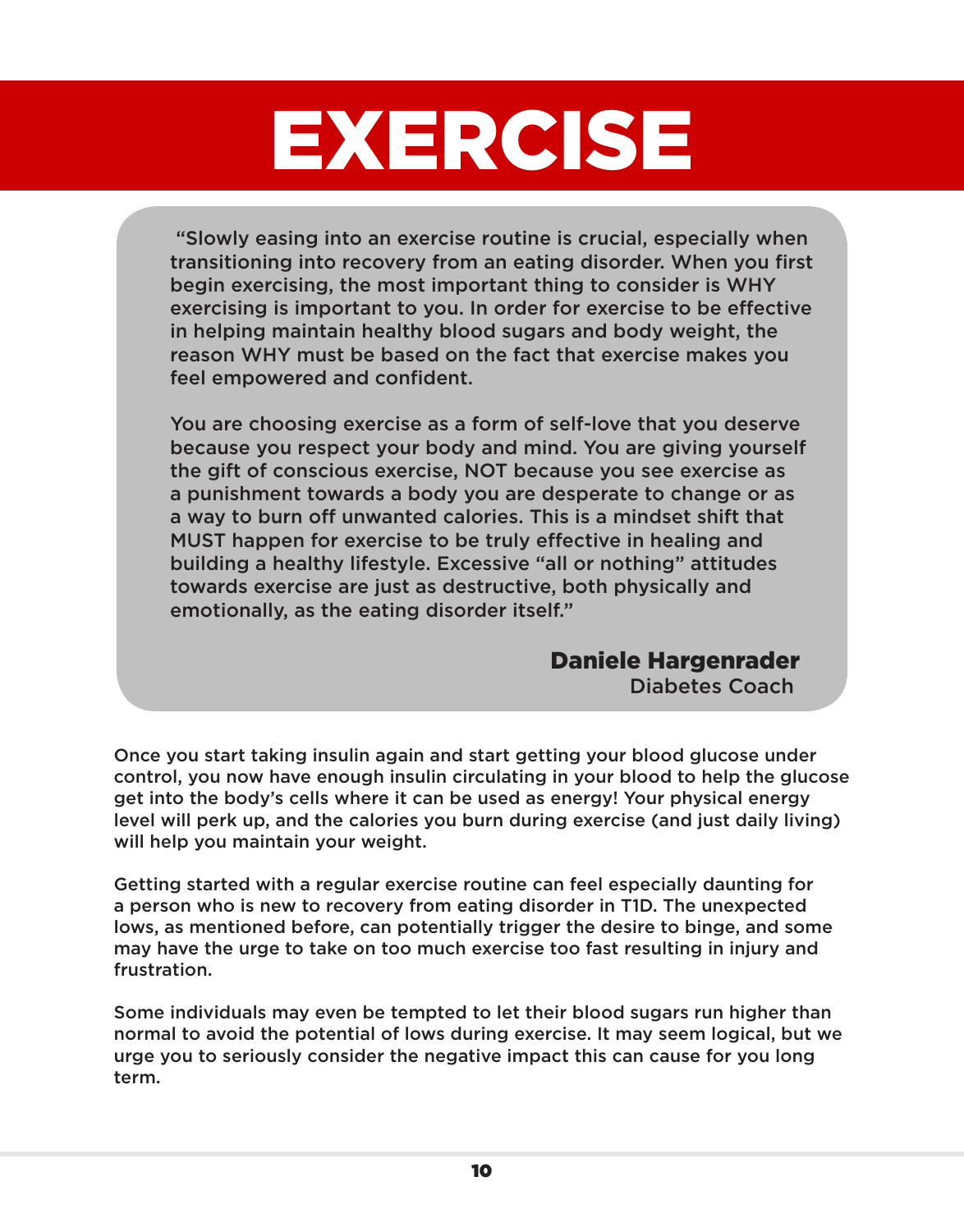"In a nutshell: exercising with a blood sugar over 250 mg/dL without a dose of correction insulin to help bring your blood sugar down while you exercise will cause overall stress to your entire body.

In fact, it's a very dangerous thing to do, and there isn't one benefit your body will gain from it--high blood sugar levels during exercise will even interfere with any diabetic's efforts to lose weight."

## Ginger Vieira

The other frustrating thing about exercise is figuring out what KIND of exercise you want to do and how to manage your diabetes according to that activity. Luckily, we chatted with our friend Daniele Hargenrader (aka "[The Diabetes Dominator"](http://diabetesdominator.com/)) about this and [she has tons of advice](http://www.wearediabetes.org/recoverytoolkit/#daniele) on this topic.

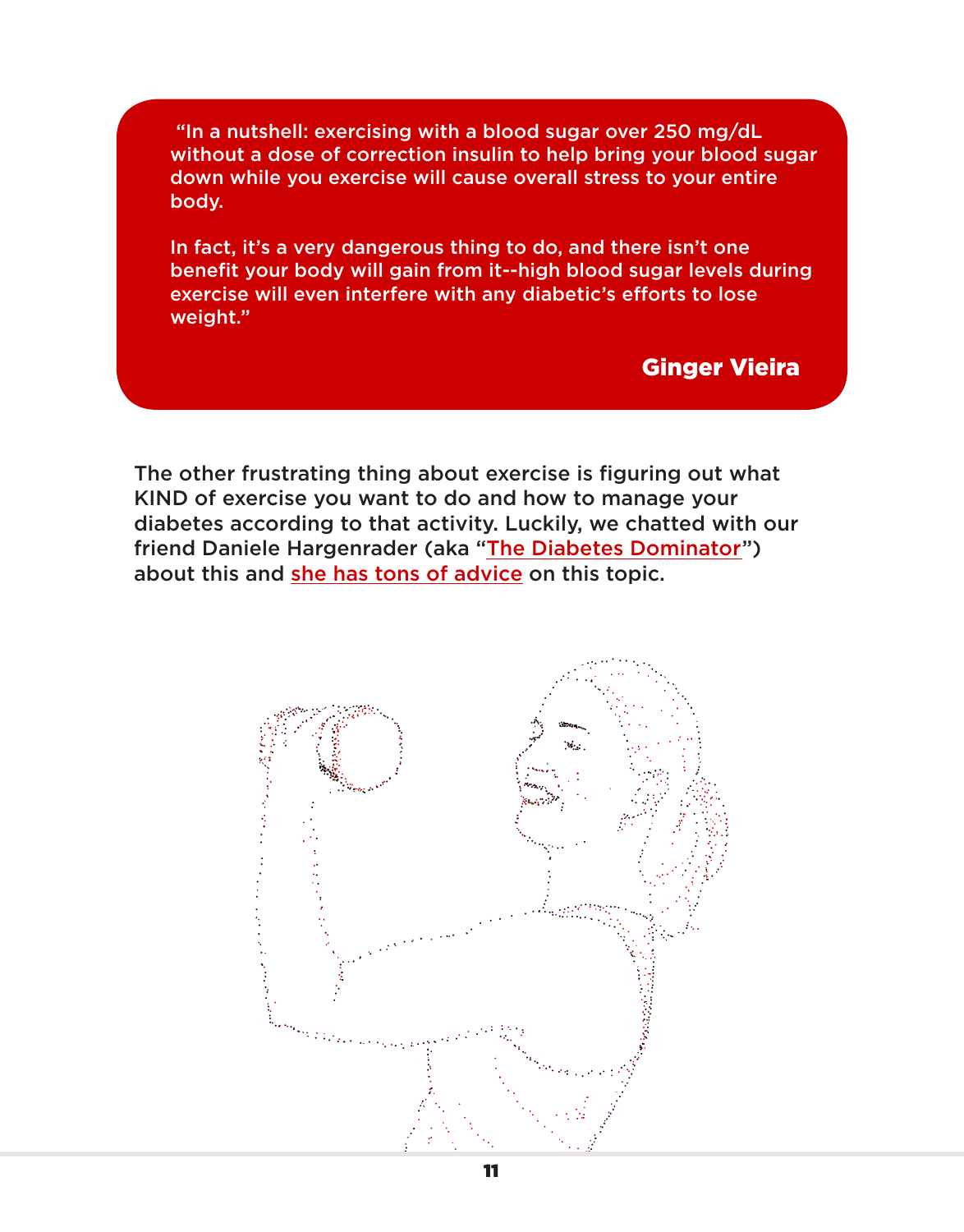# GETTING ORGANIZED AND DEALING WITH

# ANXIETY

After omitting insulin for a while, you've been able to avoid the daily grind of taking care of your diabetes. Managing all the responsibility and complexity of T1D can be overwhelming. In fact, it may even feel like being newly diagnosed all over again. We chatted with our friend Susan Weiner MS, RDN, CDE, CDN [about getting](http://www.wearediabetes.org/recoverytoolkit/#susan)  [\(and staying\) organized with your diabetes,](http://www.wearediabetes.org/recoverytoolkit/#susan) and we loved her ideas.

Living with T1D requires you to constantly plan, calculate and assess. It can be emotionally exhausting, and it can trigger a sense of anxiety that can be hard to escape. We DO have to stay one step ahead of our bodies, we DO have to have a healthy sense of worry about low blood sugars (and high blood sugars), but how do we prevent that worry from escalating too much? How do we avoid berating ourselves for every miscalculation or "diabetes roller coaster" day? We chatted with Leann Harris about [dealing with](http://www.wearediabetes.org/recoverytoolkit/#leann)  [anxiety and finding self-compassion](http://www.wearediabetes.org/recoverytoolkit/#leann) and she has some wonderful advice!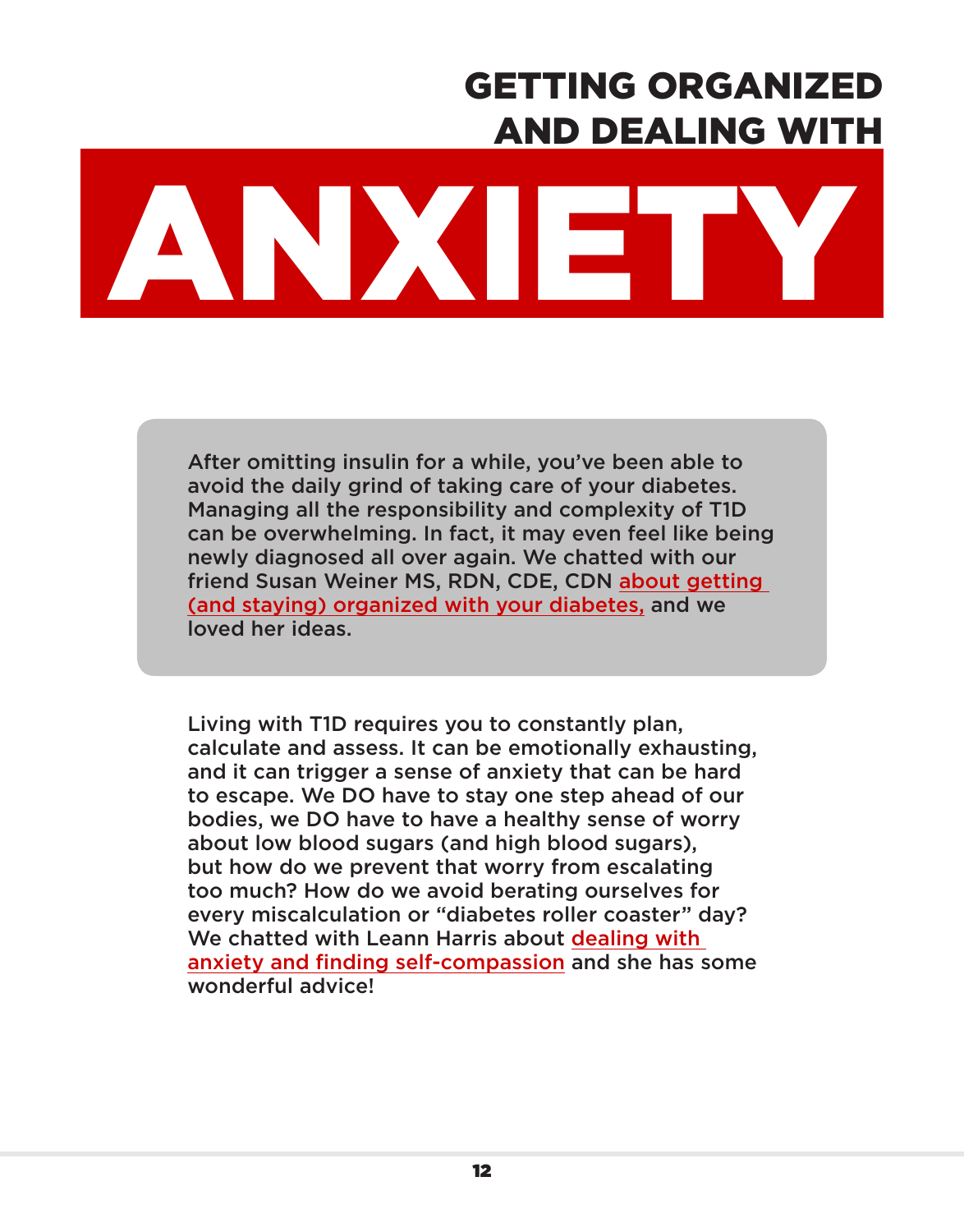# CREATING YOUR OWN



It's not always easy to find health care providers who have experience with the T1D population, and even though it's nice to work with a provider that "gets it," it's ok if a provider doesn't have a lot of previous experience. The most important thing is that the providers you choose to work with are WILLING to learn about the complexity of T1D and how it plays a role in your eating disorder.

It's important to find providers who can work with you in a collaborative and nonjudgmental way, who can follow your pace, and who don't push you to make changes too quickly. For example, if your current endocrinologist is not aware that diabetes complications can be related to a rapid drop in A1C, then it might be time to "endo shop" to find one who understands that you

need to move at a more gradual pace, both for your physical and emotional health. Another example is if you find a therapist in your area with a lot of experience in eating disorders but doesn't have direct experience with T1D. Don't despair! If this therapist is open to doing a little extra "homework" and learning more about the complicated relationship that T1Ds have with food, numbers and control, you've found yourself a great addition to your Recovery Care Team.

The best-case scenario is that you find providers that are willing to COMMUNICATE with the other members of your Recovery Care Team, even if it means they have to reach outside of their clinic system to do so.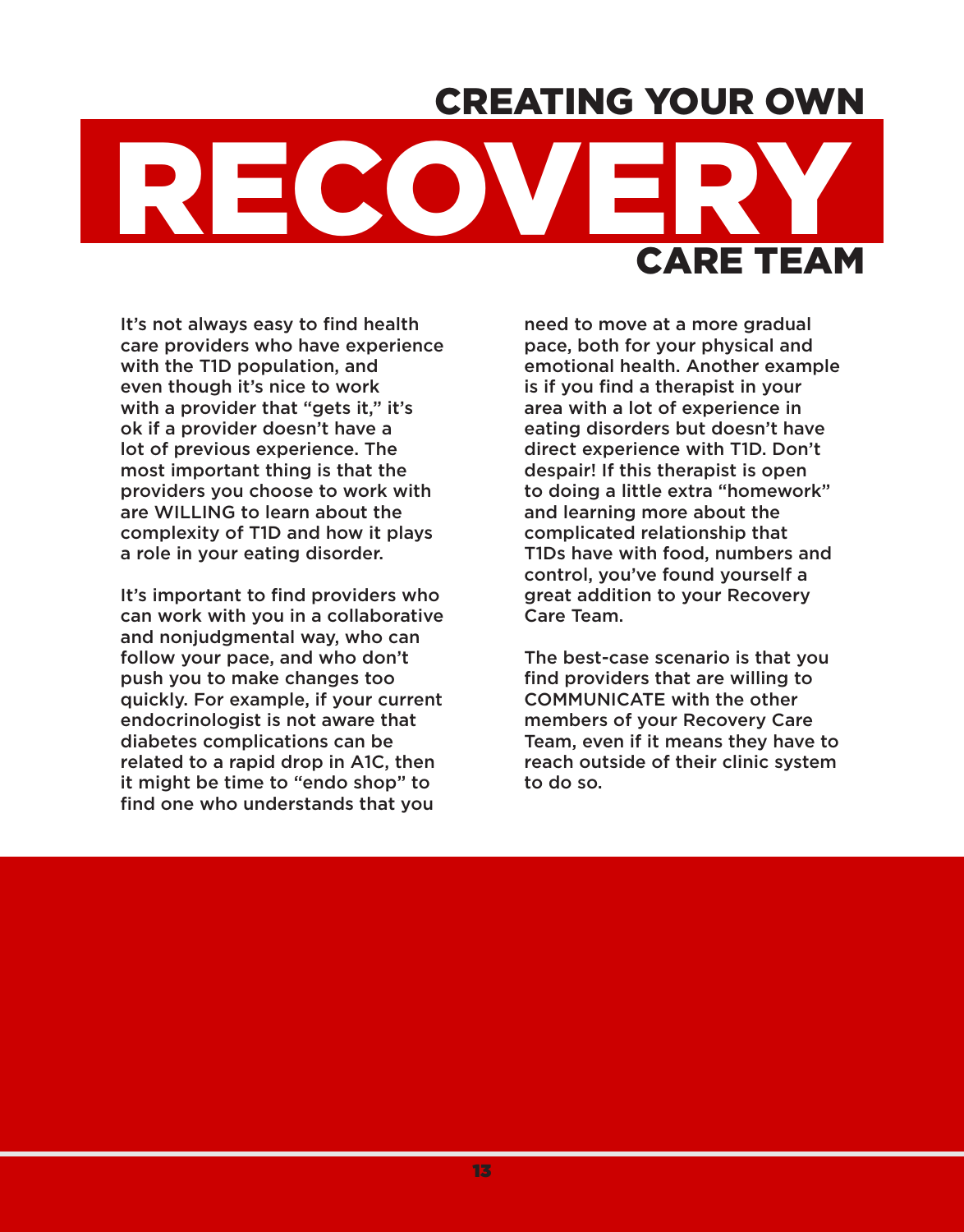If you have the ability to receive care at a qualified eating disorder treatment center, we highly recommend taking that opportunity. A qualified eating disorder treatment program will ideally have staff that understand the unique set of challenges a person struggling with an eating disorder and T1D faces, and would be aware of the many factors that can affect blood sugar levels. However, eating disorder treatment centers with specialty diabetes care can be difficult to find. For information on treatment centers that are capable of treating type one diabetics with eating disorders visit our **[Recovery page](http://www.wearediabetes.org/recovery.php)**!

Many individuals we've worked with have mixed feelings about the idea of seeking inpatient treatment. They may believe that they're not "sick enough" or they worry that they will feel out of place. Please **[contact us](http://www.wearediabetes.org/contact.php)** for support and empathy on these concerns.

## Please visit [WEAREDIABETES.ORG/RECOVERYTOOLKIT](http://wearediabetes.org/recoverytoolkit)  to access all the video interviews mentioned as well as other helpful resources!

# SUGGESTED LIST OF PROVIDERS FOR YOUR RECOVERY CARE TEAM:

- Licensed Psychologist and/or Psychiatrist to manage the emotional hurdles of this eating disorder and other possibly co-occurring mental health conditions
- Medical Doctor to help manage potential edema and other general health concerns
- Registered Dietitian (preferably with T1D experience)
- Endocrinologist
- Certified Diabetes Educator (CDE)
- Physical Therapist to help your body regain strength and flexibility, and to potentially help with pain management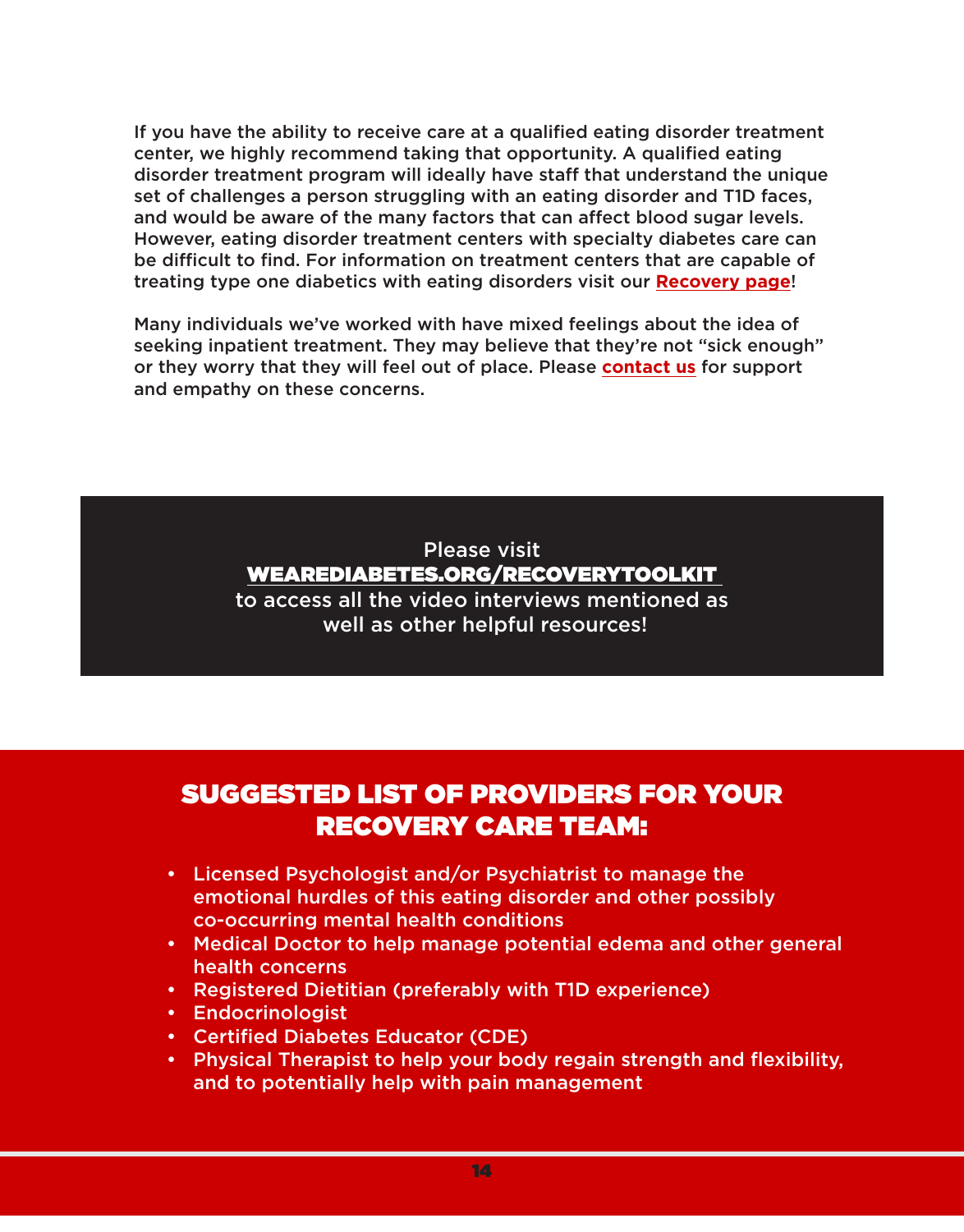# A DEEP AND HEARTFELT THANKS TO OUR CONTRIBUTORS!

#### DR. ANN GOEBEL-FABBRI

[anngoebel-fabbri.com](http://anngoebel-fabbri.com)

Author of

• *Prevention and Recovery from Eating Disorders in Type 1 Diabetes: Injecting Hope* (2017, Routledge Press, also available on Amazon)

#### GINGER VIEIRA

Author of

- *Emotional Eating and Diabetes*
- *Dealing with Diabetes Burnout*
- *Your Diabetes Science Experiment* (Ginger's books are available on Amazon)

## DANIELE HARGENRADER

[diabetesdominator.com](http://diabetesdominator.com)

Author of

• *Unleash Your Inner Diabetes Dominator* (Available on Amazon)

## GARY SCHEINER

[integrateddiabetes.com](http://integrateddiabetes.com)

Author of

- *Think Like A Pancreas*
- *Until There Is A Cure*
- *The Ultimate Guide to Accurate Carb Counting*
- *Practical CGM* (Available at [integrateddiabetes.](http://integrateddiabetes.com)com)

## SUSAN WEINER

## [susanweinernutrition.com](http://susanweinernutrition.com)

Author of

- *Diabetes: 365 Tips For Living Well*
- *The Complete Diabetes Organizer* (Susan's books are available on Amazon)

## LEANN HARRIS

[DelphiDiabetesCoaching.com](http://DelphiDiabetesCoaching.com)

• Visit *wearediabetes.org/RecoveryTooklit* for links to Leann's articles.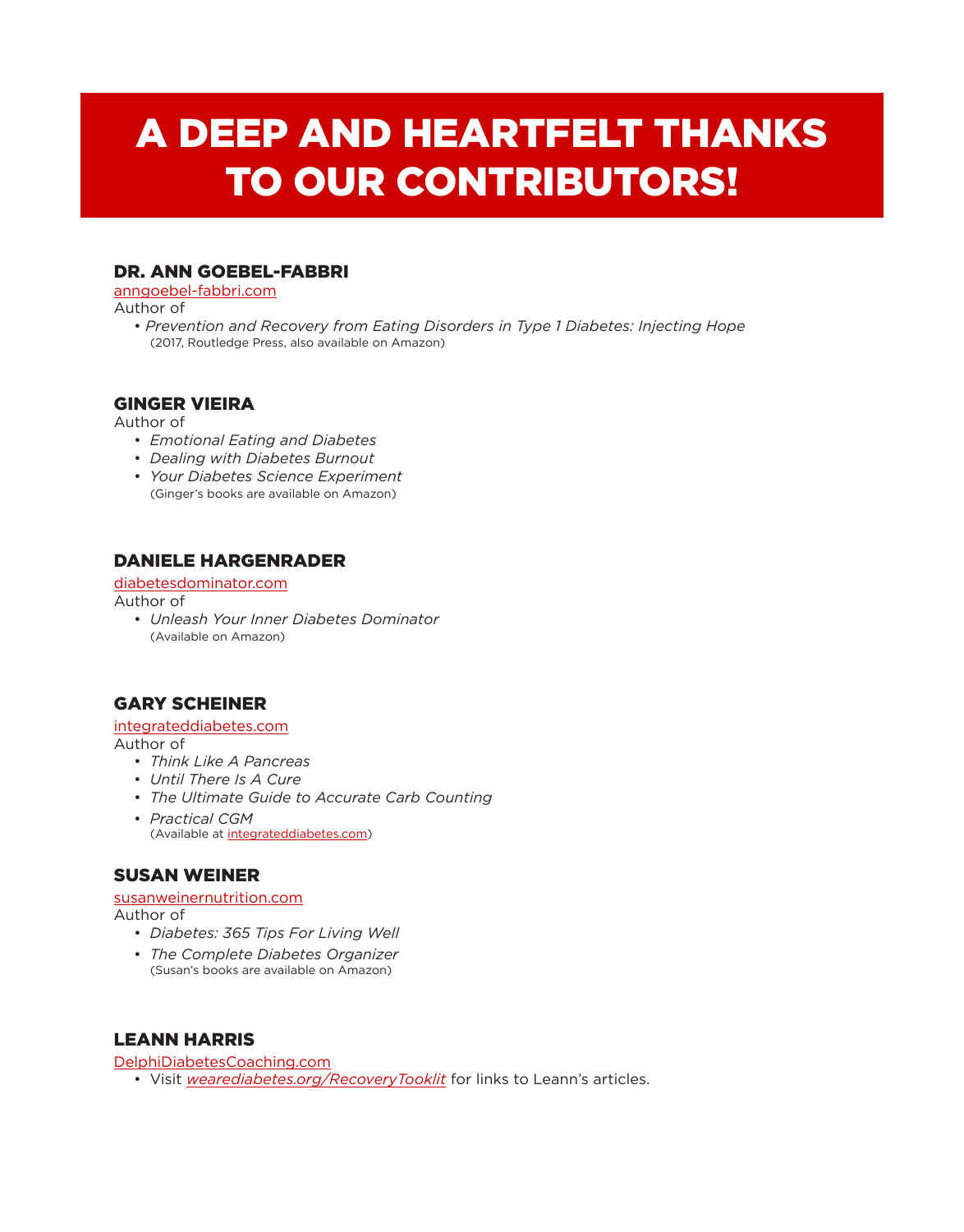# WE ARE DIABETES TREATMENT AFFILIATES



Park Nicollet Melrose Center Website: [parknicollet.com](http://parknicollet.com) Phone: (952) 993-6200



Center For Change Website: [centerforchange.com](http://centerforchange.com) Phone: (888) 224-8250



Eating Recovery Center Website: [eatingrecoverycenter.com](http://eatingrecoverycenter.com) Phone: (877) 711-1690



Center for Hope of the Sierras Website: [centerforhopeofthesierras.com](http://centerforhopeofthesierras.com) Phone: (755) 828-4949



The Renfrew Center Website: [renfrewcenter.com](http://www.renfrewcenter.com) Phone: (800) RENFREW



Gaudiani Clinic Website: [gaudianiclinic.com](http://www.gaudianiclinic.com) Phone: (720) 515-2140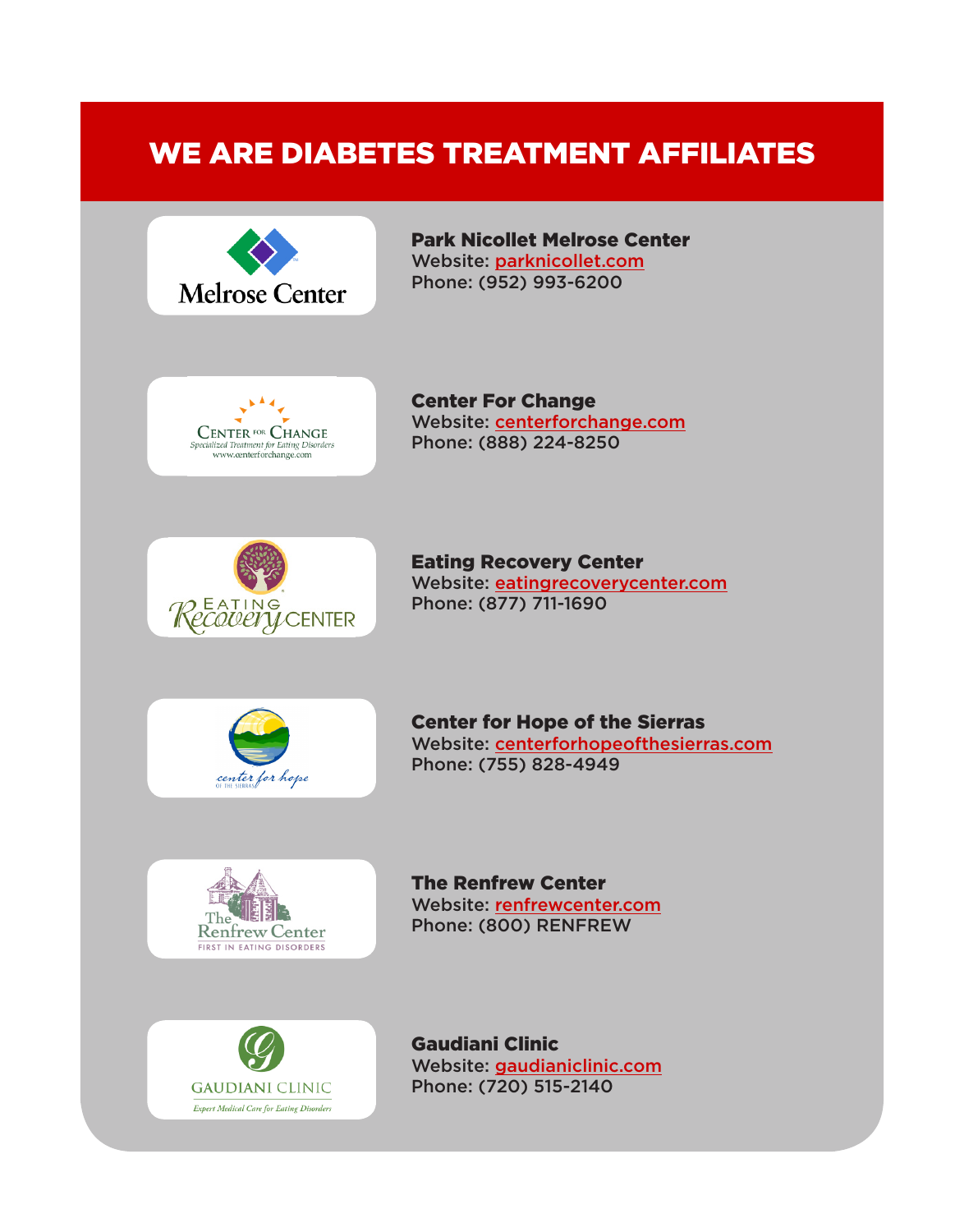We Are Diabetes is an organization primarily devoted to promoting support, education and awareness for type 1 diabetics who suffer from eating disorders. We are dedicated to providing guidance, hope and resources to those who may be struggling, as well as to their families and loved ones.

We Are Diabetes also advocates for living well and living strong with type 1 diabetes. The daily challenges of living with this disease, as well as the emotional and financial toll it takes, can oftentimes result in a sense of defeat or isolation. We help those who feel alone in their chronic illness find hope and courage to live healthy, happy lives!

Services offered by We Are Diabetes include:

- Referrals to credible providers and treatment centers across the United States.
- One-on-one mentorship and guidance through the recovery process.
- Support for both the individual who is struggling as well as their family and loved ones.
- Unique resources designed specifically for the ED-DMT1 population.
- Monthly online support groups.

If you or someone you know is a type 1 diabetic who is struggling with an eating disorder and are seeking support, please visit wearediabetes.org. Recovery is possible, and we can help!